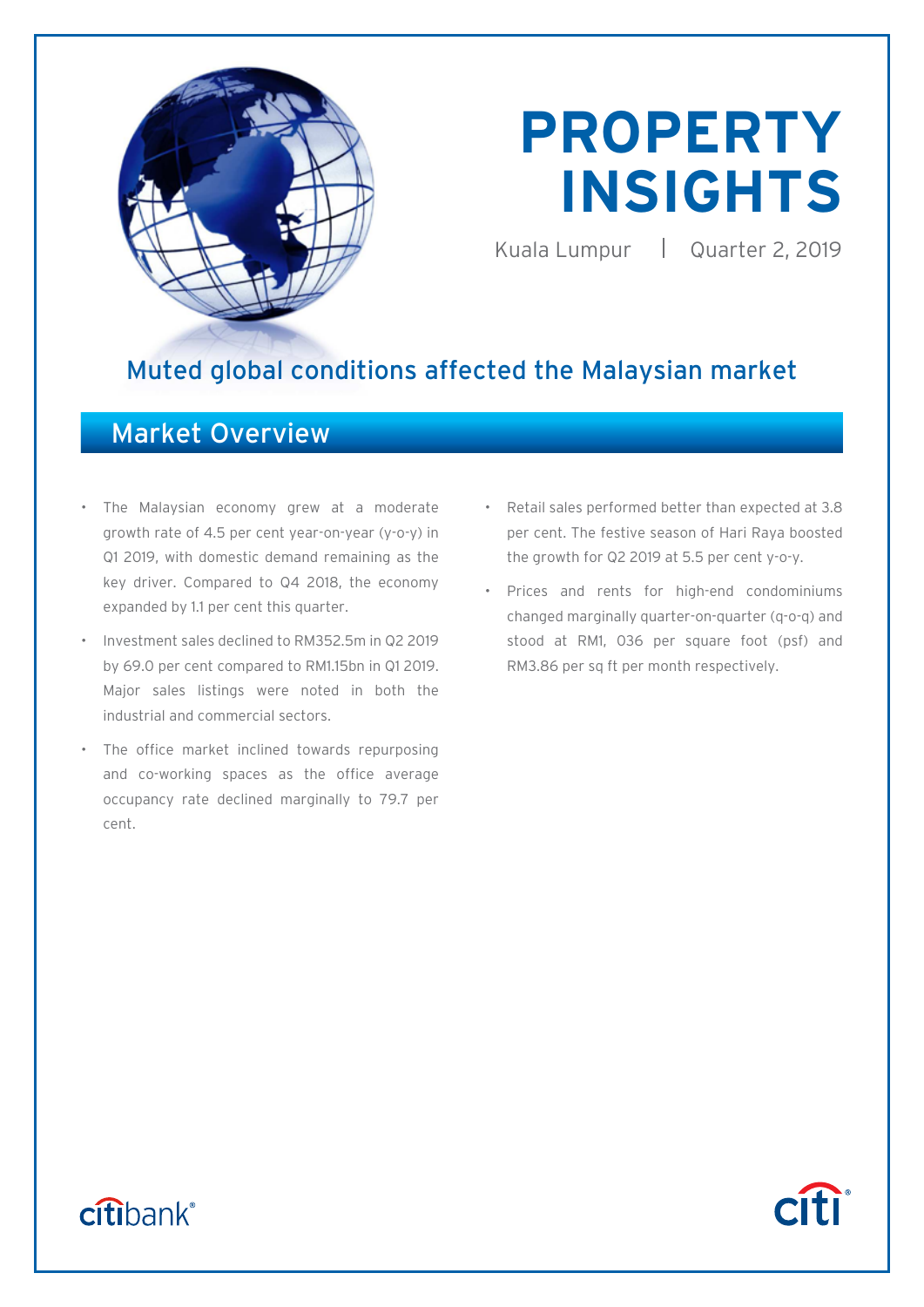# Trends & Updates

# The Economy

#### **Key Highlights in Q2**

- The Malaysian gross domestic product (GDP) grew by 4.5 per cent in Q1 2019 (Q4 2018: 4.7 per cent).
- Unemployment rate increased marginally at 3.4 per cent in Q1 2019 (Q4 2018: 3.3 per cent).
- Both Consumer Sentiment Index (CSI) and Business Confidence Index (BCI) are below optimistic levels recording 85.6 and 94.3 points respectively.

#### **Market Commentary**

Malaysia's economy grew moderately at 4.5 per cent in Q1 2019 (Q4 2018: 4.7 per cent). Private final consumption regulating domestic demand remained as the economy's main driver with 58.2 per cent share in the GDP. It expanded at 7.6 per cent in Q1 (Q4 2018: 8.4 per cent) on account of the higher consumption of food & non-alcoholic beverages, transport, and restaurants & hotels.

All sectors recorded growth in the economy this quarter except for the mining and quarrying sector, which declined to -2.1 per cent in Q1 2019 (Q4 2018: -0.7 per cent).

Dominated by export-oriented industries, the manufacturing sector grew at 4.2 per cent in Q1 with a marginal decline over 4.7 per cent in Q4 2018. The slowdown was contributed by the slower growth in the electrical and electronics (E&E) industry due to a reduced demand for semiconductors globally. The stricter vehicle emission standards implemented by the EU and China's expiring tax rebates affected the demand of automotive semiconductors.

The services sector grew moderately at 6.4 per cent in Q1 (Q4 2018: 6.9 per cent) as tax holiday normalisation lowered the growth of the wholesale and retail sector. However, the higher car sales in the quarter offset the dip. The unplanned closure of the gas facilities in Sarawak in February and other facilities in Peninsular and Sabah weighed heavily on

#### Figure 1

#### **Malaysia GDP growth**



Source: Bank Negara Malaysia, Department of Statistics Malaysia, NTL Research

#### Figure 2

#### **Consumer Sentiments Index (CSI) and Business Confidence Index (BCI)**



Source: Malaysian Institute of Economic Research, NTL Research

#### Figure 3





Source: Bank Negara Malaysia, NTL Research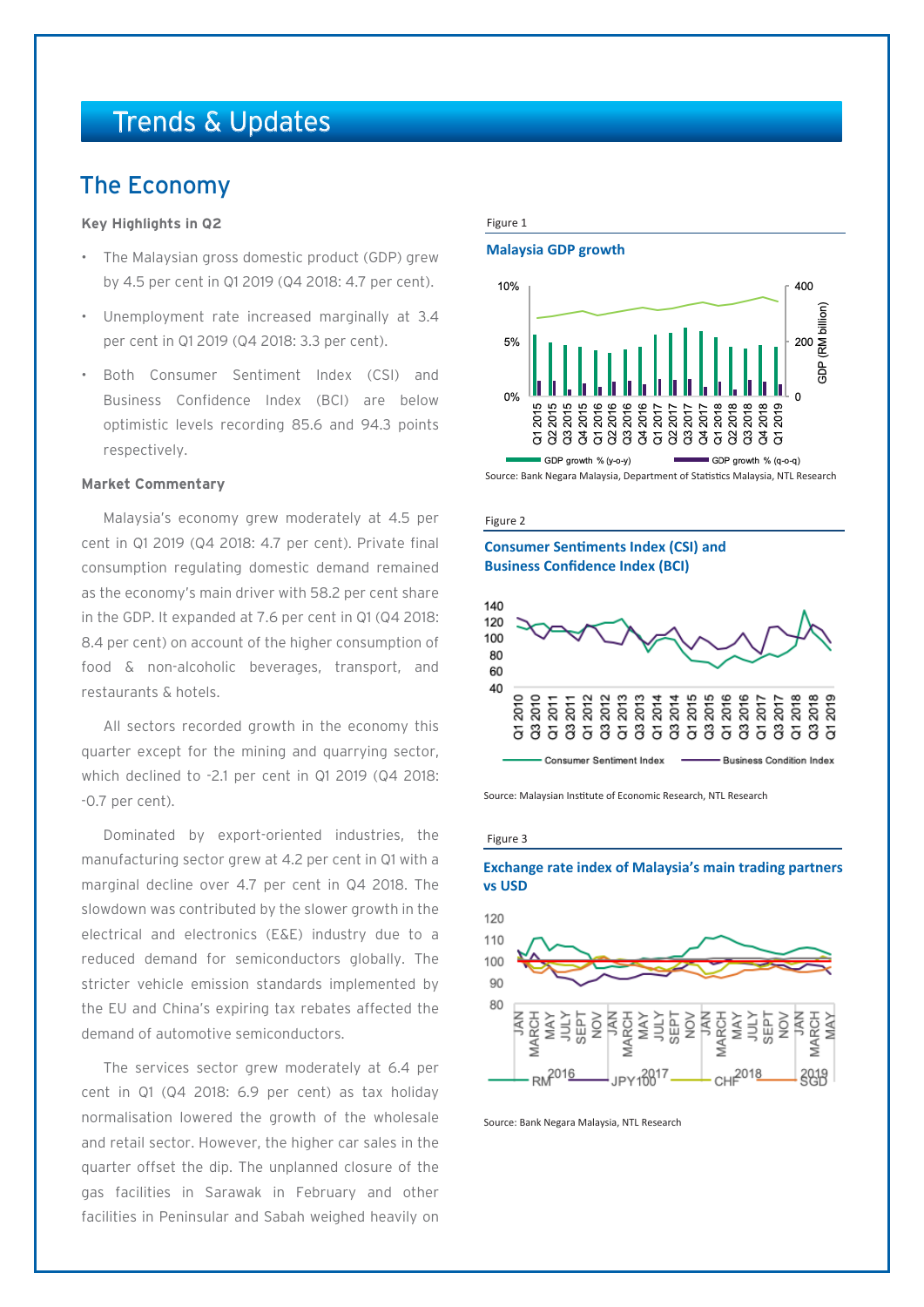#### Malaysia's economy to remain steady despite challenging global conditions.

the refined petroleum production of Malaysia. Slower activities in the civil engineering non-residential and special trade subsectors caused the slowdown of the construction sector to 0.3 per cent in Q1 2019 (Q4 2018: 2.6 per cent). In contrast to the last quarter with -0.5 per cent growth, the Agriculture sector performed significantly well at 5.6 per cent this quarter. The substantial recovery of the oil palm yields and an increase in natural rubber's production along with its prices boosted rubber tapping in the quarter.

Anxiety over the rising prices continued to impact the CSI as it dropped to 85.6 points in Q1 2019, below the optimistic threshold for the second consecutive quarter (Q4 2018: 95.8 points). Similarly, the BCI also slipped below the optimistic threshold to 94.3 points in Q1 2019 (Q4 2019: 108.8 points). Overall, the decline in the BCI is mainly due to the slowdown of the manufacturing sector and moderate investment activities in the quarter.

Ringgit traded at a six-month low towards the end of May as concerns over the US-China trade war and slowing global growth sap demand for risk assets. However, on average, it appreciated slightly by 1.4 per cent in Q1 and was mainly driven by the non-resident portfolio inflows valued at RM13.5bn.

Malaysia's economy is heavily dependent on trades with the US and China, comprising 20.0 per cent of total exports. The recent escalation in the US-China trade war has been impacting Malaysia's exports and resulted in lowered trade in Q1. Q1 saw its total trade to be 0.4 per cent lower in comparison to the same period in 2018.

Net exports for Malaysia grew at 10.9 per cent in Q1, however it was affected by the decline of 1.4 per cent in imports. Q1 recorded a very marginal growth in exports of 0.1 per cent as compared to 3.1 per cent in the previous quarter.

The recent plunge in smartphone demand has also affected the electronics manufacturers who have their export bases in Malaysia.

Diversification in the economy is cushioning the impact of global tensions. The tariff put in place by the nations involved in the trade war are encouraging investments in Southeast Asia. Approved foreign investment in the manufacturing industry in Malaysia increased by 127.0 per cent in Q1 2019 as compared to Q1 2018 (Q1 2019: RM20.2bn, Q1 2018: RM8.9bn).

#### **Outlook**

The Malaysian economy is expected to grow moderately at 4.9 per cent in 2019, supported by the continued growth of domestic demand, mainly consumption and investment.

The revival of 640km East Coast Rail Line (ECRL) deal with China is likely to captivate investment growth in the country. The recent cut down of policy rates from 3.25 per cent to 3.0 per cent has also offered monetary ease but more fiscal reforms with the adaption of Industrial Revolution (IR) 4.0 in various industries, are required to keep the interest of investors alive in Malaysia to support the slowing economy.

The shifting interest from China to avoid the tariff imposed by the US may potentially divert investments in Southeast Asia. It has the potential to generate trade and investment spill-overs in Malaysia's trade with both countries.

Escalating tensions between the two largest economies (US-China) will continue to affect Malaysia's export demand. Thus, foreign manufacturers having regional distribution or international procurement centres in Malaysia may opt for short- to medium-term adjustments to their exporting activities.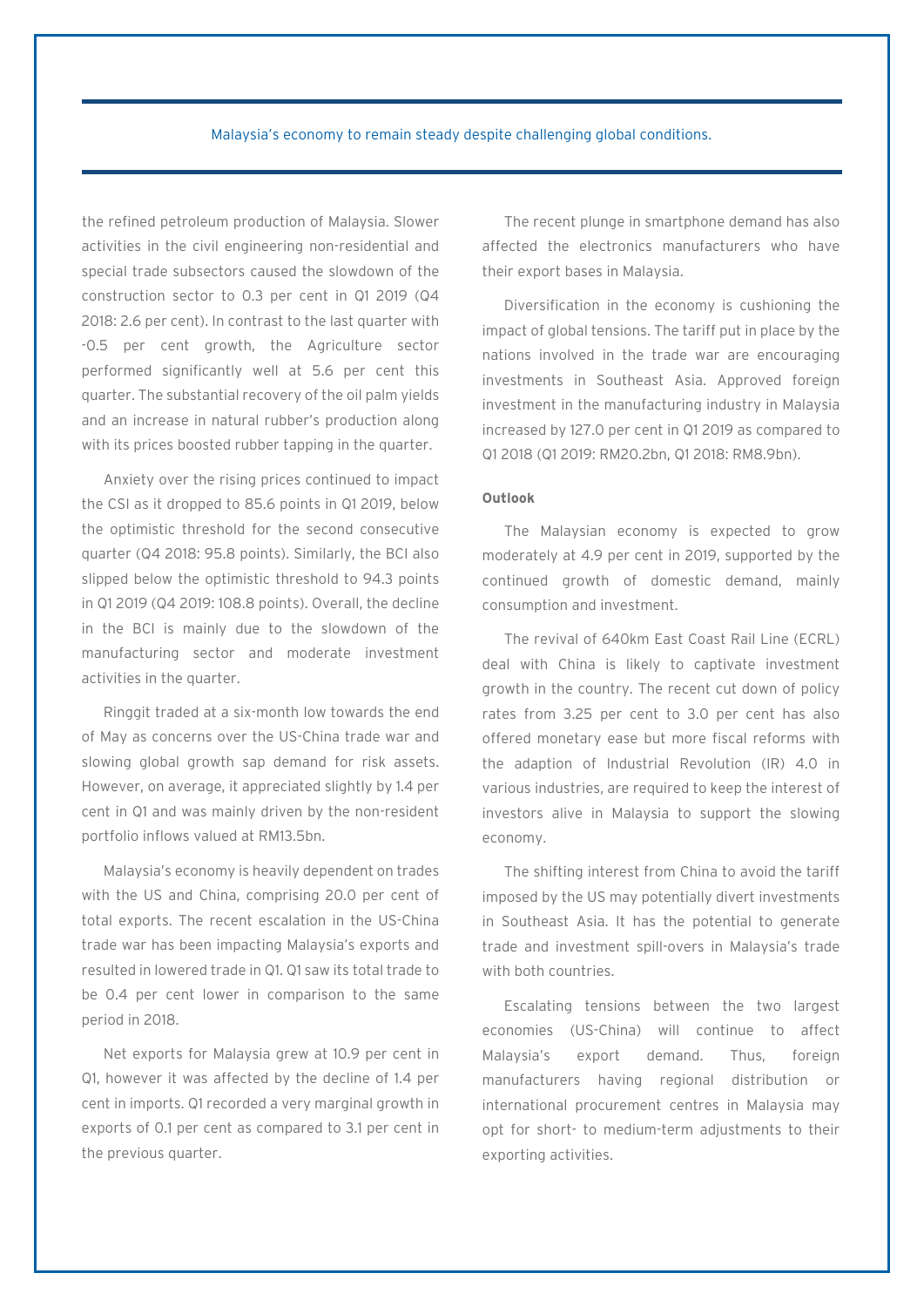# Residential

#### **Key Highlights in Q2**

- No completion of high-end residential projects in Q2 2019.
- Over 4,000 units are likely to be ready in the remaining 2019.
- Prices and rents for high-end condominiums changed marginally and stood at RM1,036 per sq ft and RM3.86 per sq ft per month respectively (Figure 5).

#### **Market Commentary**

Residential property market across Malaysia has been undergoing trying times. According to the recently released NAPIC's Property Market Report 2018, the overhang in 2018 increased to 32,313, a 30.6 per cent rise from the previous year. The bulk of this overhang is in the high-rise category (43.4 per cent), concentrated in Perak and KL. The rising overhang is primarily an outcome of demand-supply mismatch and strict lending regulations.

However, there were 197,385 residential transactions, worth RM68.75bn, in 2018. It indicates an increase of 1.4 per cent and 0.4 per cent in transactions volume and value respectively compared to 2017. Thus, at a macro level, the residential property market generated some positive sentiments.

Due to increasing interest from first-time home buyers, the residential market has swayed towards affordable housing. In addition to the other affordable housing initiatives such as affordable housing schemes, funding schemes, House Ownership Campaign (HOC), the Government with Securities Commission Malaysia (SC) released its new property crowdfunding framework recently. Growing confidence has been shown in these initiatives in the last few quarters. As the Home Ownership Campaign (HOC) 2019 ends this quarter, more conclusive statistics are expected to back this up.

Conversely, the high-end residential market sampled in KL continues to remain soft as there was not much activity this quarter. Due to construction delays, projects like Star Residences, Stonor 3 and



Source: NTL Research

Figure 5

**Price and rental indices of high-end condominiums in KL**



### Sluggishness in the high-end residential market continues.

Aria KLCC that are expected to complete this quarter are likely to be completed in the next quarter or later this year instead.

According to the NAPIC data, house prices continued to rise throughout 2018 with an increase of 3.1 per cent in the house price index against 2017. However, for the sampled high-end residential projects, prices were noted to be stagnant with marginal variation during this quarter.

#### **Outlook**

The need for affordable housing is undeniable. However, the demand-supply mismatch is resulting in the rising overhang. Thus, there is a need to evaluate this segment with a realistic approach.

Overall, the high-end residential property market is anticipated to remain sluggish in such conditions for the upcoming quarters.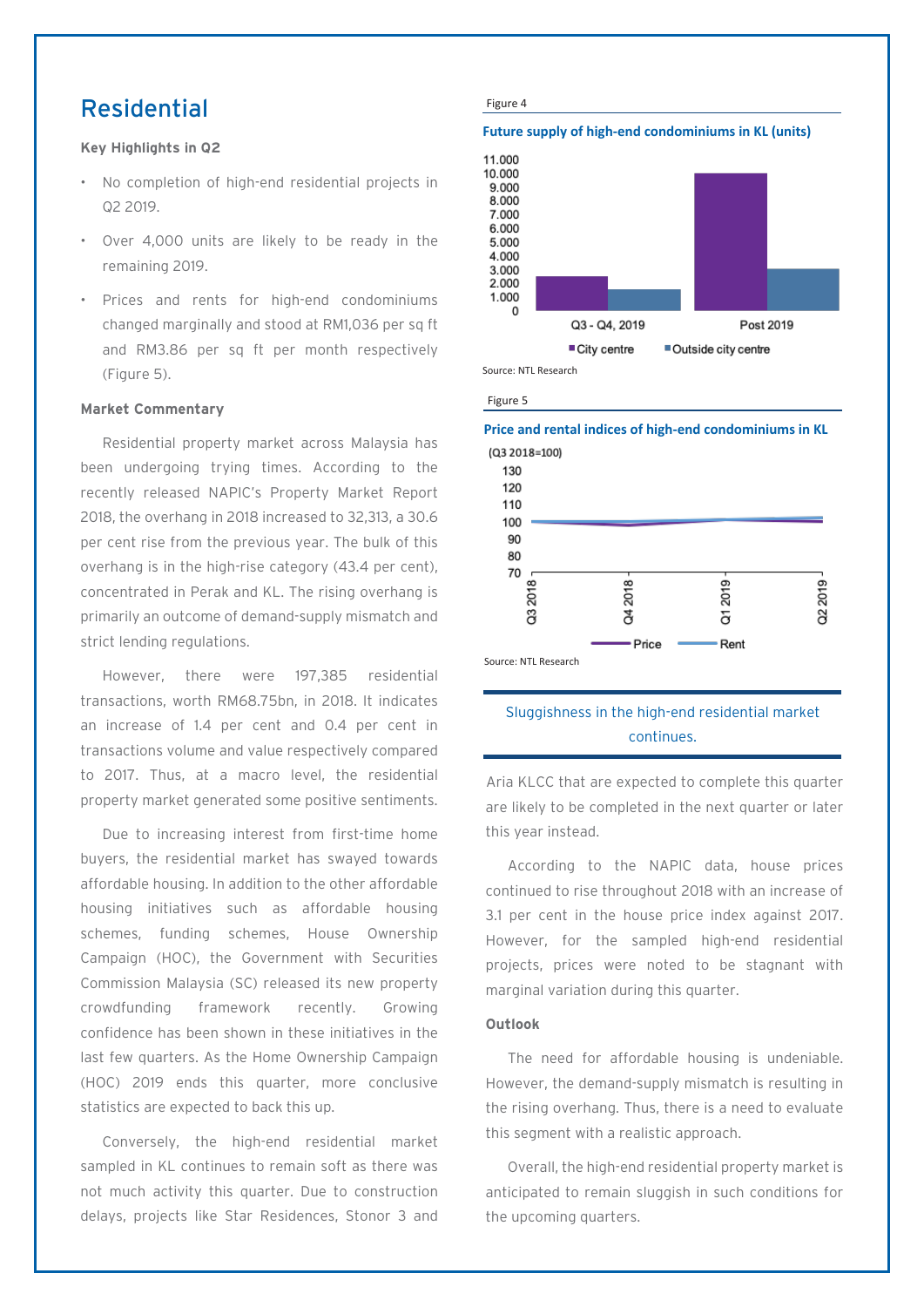## Retail

**Key Highlights in Q2**

- Retail sales for Q1 2019 recorded growth of 3.8 per cent, higher than the estimated growth rate of 3.1 per cent.
- No major completion of new malls in Q2.
- The existing supply of shopping malls in Klang Valley stood at 53.9m sq ft.
- Average overall occupancy of shopping malls in Klang Valley noted at 91.0 per cent.

#### **Market Commentary**

Q1 turned out a better-than-expected quarter for the retail industry as sales recorded higher growth at 3.8 per cent compared to the previous year (3.5 per cent) and also exceeded the estimated growth of 3.1 percent for the quarter.

For Q2, Retail Group of Malaysia foresees a growth rate of 5.5 per cent in retail sales as Malaysia celebrated its largest festival, Hari Raya in June 2019.

A couple of new F&B brands entered Malaysia's retail market this quarter. Chinese hot-pot franchise Hai Di Lao opened its first outlet in Sunway Pyramid in Bandar Sunway, Petaling Jaya followed by Pavilion Elite in Bukit Bintang. While Hong Kong seafood restaurant, Xin Dau Ji opened its first outlet in Ecocheras Mall, Cheras.

A Swiss watch brand Baume & Mercier also signed an exclusive 3-year distribution deal with FJ Benjamin this quarter for Singapore and Malaysia. MST Golf also opened its largest store of 13,000 sq ft in Johor, Malaysia in Q2.

On the brand expansion front, Texchem is looking to invest RM36mil this year to increase the number of Sushi King outlets in the country and in Indonesia to 146 from 135 currently.

To address the expected issue of weak performance due to subdued retail activity this year, AEON Malaysia announced to invest USD119 million on new malls and refurbishments of existing malls.

Figure 6

#### **Development pipeline supply (NLA) in KL (sq ft, mil)**



Source: NTL Research

### Retail growth forecast revised upwards for 2019 at 4.9 per cent.

#### Table 1

#### **Selected upcoming malls in Klang Valley, 2019**

| Name of development           | Net Lettable Area (ag ft) | Location |
|-------------------------------|---------------------------|----------|
| <b>Tropicana Gardens Mall</b> | 1,000,000                 | OCA      |
| Pacific Star                  | 240,000                   | OCA      |
| KIP Mall Desa Coalfield       | 213.000                   | OCA      |
| Galleria                      | 360,000                   |          |

Source: NTL Research

To remain competitive amidst global digitalisation, many F&B brands are also taking measures to be on par. McDonald's bought a tech firm, Dynamic Yield, worth USD300m to improve drive-through sales with personalised outdoor digital menu displays. It will be rolled out first in the US before expanding to other leading international markets.

Similarly, Subway is planning to launch an online platform mid this year. It will be tested in Australia first. Starbucks also launched a 'Starbucks Now cashless program' in China, which allows customers to place an order in advance of their visit and pick up their orders at a selected Starbucks store. Digital repercussions of these brands will also be experienced in Malaysia soon.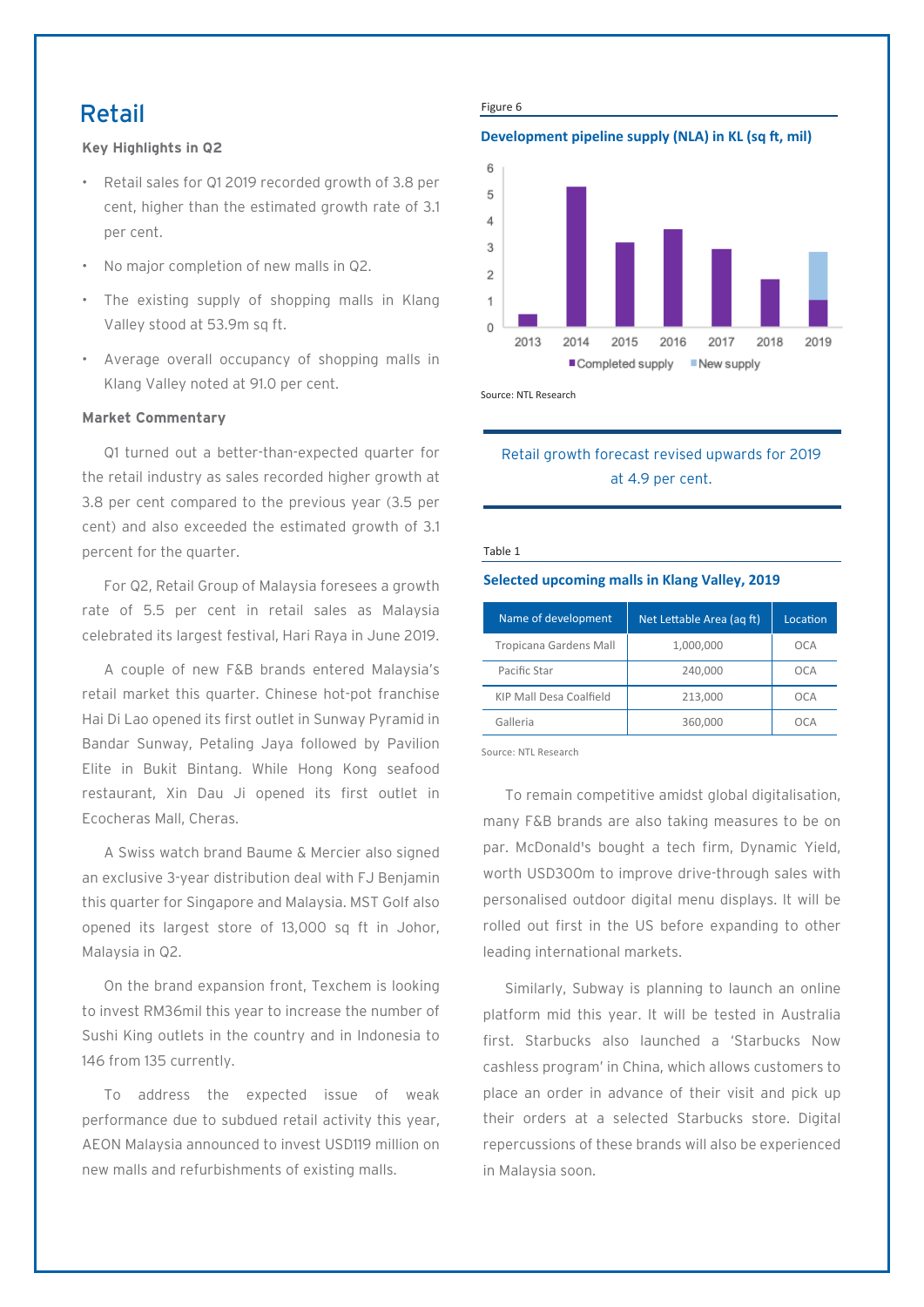Malaysia has been taking steps towards digitalisation as well. Sunway Pyramid launched a navigation app this quarter, which offers real-time directions for visitors, using an indoor version of Google Maps. The navigation pattern of visitors will be analysed to offer relevant targeted promotions at the mall.

Digital e-wallets are garnering the cashless momentum in Malaysia. The most popular Touch 'n Go eWallet or TNG digital has expanded its retail merchant base which includes KFC, Tealive, TGV, Tesco, and JD Sports. TNG digital also promoted

# **Office**

#### **Key Highlights in Q2**

- The total stock in Kuala Lumpur (KL) increased to 82.2m sq ft.
- The average occupancy rate in KL dropped marginally to 79.7 per cent.
- Rents remained flat in the Golden Triangle (GT) and KL Sentral area at RM7.23 per sq ft and RM7.10 per sq ft per month respectively.
- Capital value and yield remained unchanged.

#### **Market Commentary**

Menara Prudential, a LEED-gold certified and MSC status building with 413,256 sq ft NLA, is the very first building to open its doors in Tun Razak Exchange (TRX) this quarter. With this addition, the total stock in KL increased to 82.2m sq ft.

British insurance company, Prudential Assurance Malaysia Bhd (PAMB), is said to have taken up approximately 80.0 per cent of the building. It is moving in stages and is expected to be fully operational by July 2019.

As net absorption remains soft due to the weak market conditions, many landlords are offering attractive packages and proactively looking to sign up co-working space and serviced office providers. However, the space taken up is relatively small, ranging from 15,000 sq ft to 25,000 sq ft.

cashless Ramadan Bazar in Kampung Baru. Burgeoning acceptance for e-wallets is taking Malaysia one step closer to a fully digitalised nation.

#### **Outlook**

The Retail Group of Malaysia has revised the growth rate of retail sales to 4.9 per cent for the year 2019 due to improved sales in Q1.

The year ending quarter is expected to perform significantly better with a 5.8 per cent growth rate owing to the school holidays and year-end sales while Q3 is expected to be moderate









#### Source: NTL Research

MQREIT recently signed up with Spaces, a Regus co-working brand, in Platinum Sentral. Regus also partnered with Tribeca and launched its 34th centre in Bukit Bintang this quarter.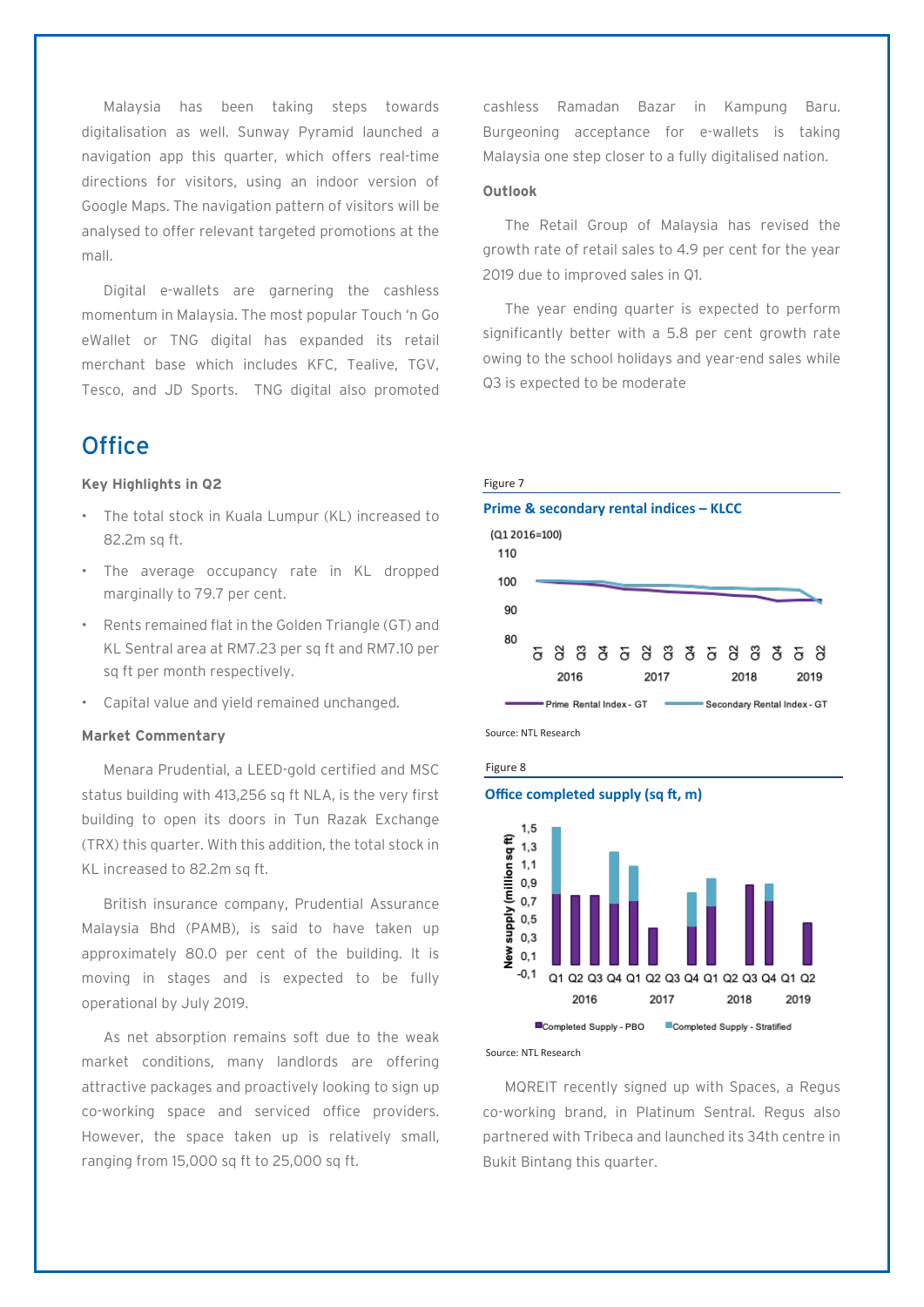\NAZA Tower, a Grade A Green Building Index (GBI)-certified office building located in KLCC, also welcomed a locally operated co-working space, Co-labs, in June. It is occupying 27,000 sq ft of space across 2 floors in the tower.

Tower Real Estate Investment Trust (REIT) is also reinventing and repositioning itself via co-working and co-living spaces. It has planned a makeover of 32-storey Menara HLA into an innovation exchange known as HLX. It is a one-stop facility that converges the corporate and tech start-up communities under one roof, taking up more than 60.0 per cent of the space in Menara HLA. Also, it will offer flexible leases with co-living spaces, food and beverage outlets, a gym, an auditorium and flexible event spaces with a focus on companies in technology. Phase 1 of the makeover will be completed by the end of 2019, which will include digital campus, co-working and co-living spaces, venture capital hub, and curated offices. While Phase 2 will offer exhibition space, innovation lab, media lab, and Founder's bar, which will be opened by 31 December 2020. The company has partnered with AltSpace by Lyfz Co-Living to operate the co-living

Tower REIT also plans to upgrade Plaza Zurich, formerly known as HP Tower in Damansara Height as part of its asset enhancement initiative.

Flexibility and cost efficiency offered in co-working spaces aptly addressed the demands of the millennial workforce, technology startups and SMEs. In Malaysia, a few companies have tested the use of co-working spaces, but none has set up a corporate office due to concerns about high cost and security.

Malaysia's largest snack company, Mamee Double Decker (M) Sdn Bhd signed up with Colony Space for its Mutiara Damansara centre.

Apart from repurposing, landlords are also exploring alternative use for upcoming or under construction buildings. The office component of the upcoming project, Latitude 8, at Jalan Ampang is repurposed to SoHo and is pending approval.

#### Tech companies and co-working spaces are driving the office market.

#### Figure 9



#### Source: NTL Research

On the sales front, there are two prominent buildings for sale this quarter which include, The Sheraton Imperial on Jalan Sultan Ismail and Menara Celcom in Petaling Jaya.

The Sheraton Imperial comprising 398 rooms and 138,000 sq ft of office space and newly built 33-storey Menara Celcom with 450,000 sq ft NLA is estimated to be approximately RM500m each.

#### **Outlook**

Escalating supply and slowing occupiers demand for office space are expected to impose challenges for the office market in KL for the next few years.

For medium- to long-term security, we expect a growing trend of repurposing old office buildings while the new or under construction building will explore alternative uses.

Tech companies and co-working spaces are anticipated to drive the office market for the coming few quarters.